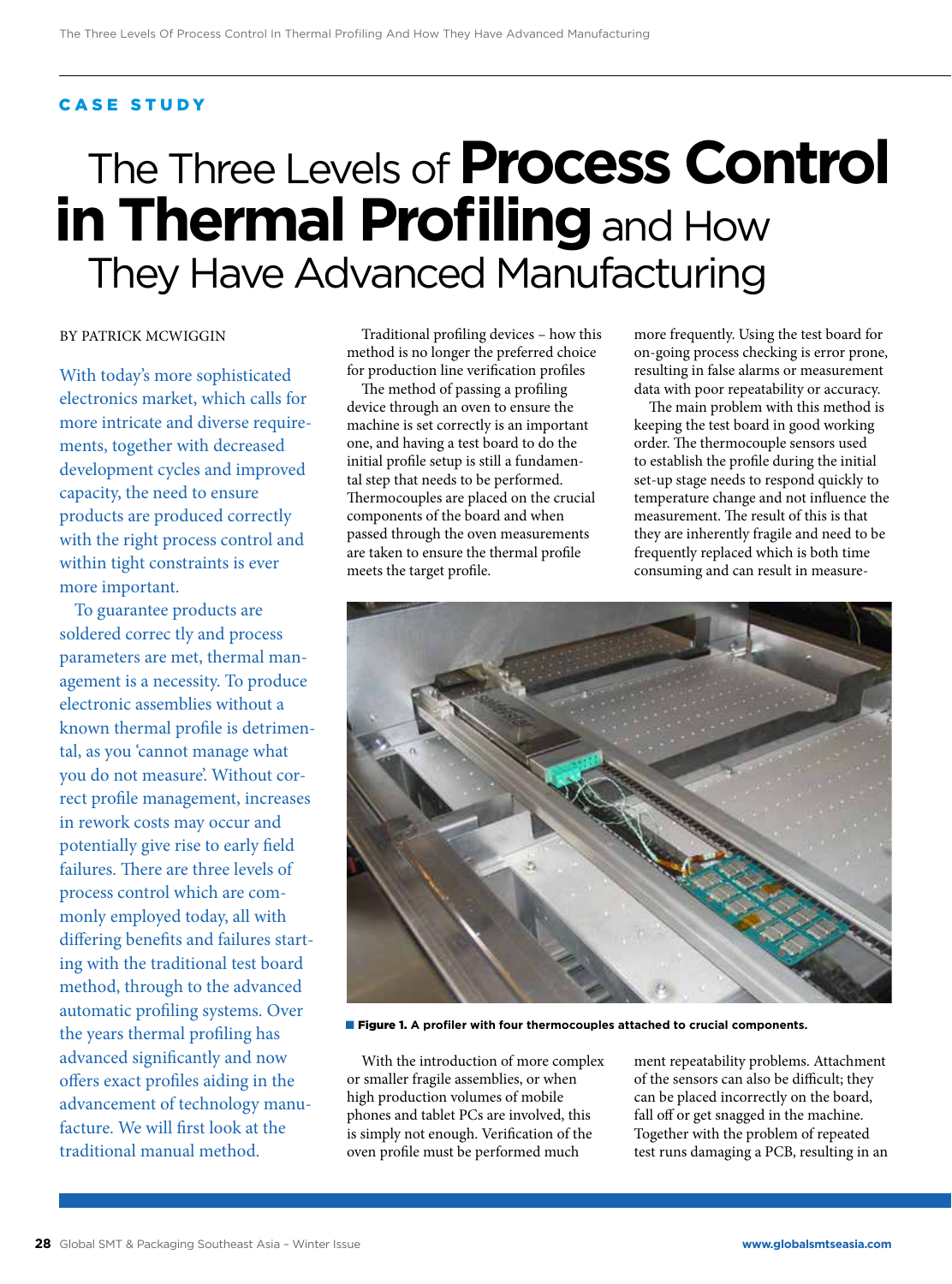inaccurate measurement, the drawbacks to this method are great.

Man hours is another drawback to the manual method. The process interrupts production and is very labour intensive. It is also very dependent on an individual's expertise to attach the thermocouple sensors correctly and in the right place. Capturing the true profile, then the 'golden standard', which is imperative to the product working correctly, is not easily achieved.

### **Oven Verification devices – add-on technology to capture the Golden Standard**

Because of these drawbacks to using traditional thermal profiling devices, combined with test cards, companies like SolderStar, worked on devising technologies that would ease the process of capturing oven verification profiles. There was a need for a device that monitored oven temperatures effectively, without putting constraints on the machine, and the

**"The DeltaProbe was designed to use the unique SolderStar 'Smart link interface', this makes for an intelligent fixture which can hold product and process recipe information to allow efficient profile capture, download and organisation. "**

technicians working them. There was also the need for software that documented the profile accurately and could be easily traceable. This is especially important today with government regulations and original equipment manufacturers imposing higher standards. The medical and automotive industries are just two industries that have pushed demand for more critical control and traceability, therefore oven verification devices were born.

One example of this technology is SolderStar's DeltaProbe. This product was designed and developed to combat the

problems of traditional manual profiling and gives manufacturers a more streamlined method for periodic profile. The DeltaProbe offers a process control and intelligence that matches manufacturers more intricate and detailed production requirements, without the need to use fragile test boards for daily oven checks.

The DeltaProbe was designed to use the unique SolderStar 'Smart link interface', this makes for an intelligent fixture which can hold product and process recipe information to allow efficient profile capture, download and organisation. Smart link provides the secondary function of a quick connection system eliminating the possibility of channel mix-up error.

Oven verification devices like the DeltaProbe include specially designed measurement sensors where all process records are captured without a test card or wires getting in the way of the procedure. This makes it not only robust, but the appropriate tool to generate highly repeatable results, an important requirement today, which stands up to regulatory requirements.

By using an oven verification tool, a 'golden' process profile can be measured easily and tolerance limits can be set around the temperature traces and process parameters. This ensures measurements are precise and any oven performance changes or problems are quickly flagged and remedial action can be taken. This makes periodic testing of the oven more repeatable, convenient and user-friendly, resulting in better process documentation at a lower cost to the manufacturer.

Platforms like DeltaProbe far out-

■ Figure 2. **The DeltaProbe oven verification fixture with Smart Link interface.**

weigh test card methods for a number of reasons;

- The usual use of test cards need constant maintenance and it is not easily repeatable. This results in false errors due to measurement platform problems.
- Statistical Process Control (SPC) gathering is easy and offers a more accurate measurement.
- Matched sensors show any performance problems across the width of the oven heater.
- There are independent limit settings per oven zone which gives more control in critical zones.
- A number of errors can be detected easily including speed, conveyor and recipe loading and editing errors.
- It can be used to capture a benchmark for multiple lines – a must for high production volumes

All these benefits help to give a true picture of the process capability and result in higher quality soldering within the end product. Platforms like this can be used once a temperature profile is captured from a real test PCB. The ongoing process monitoring will then be achieved by measuring the difference from an established process baseline. The software used with such products also includes advanced SPC tools which create charts for ongoing process control measurement, trend evaluation and corrective action. This process, as you can see, far outshines traditional profiling methods.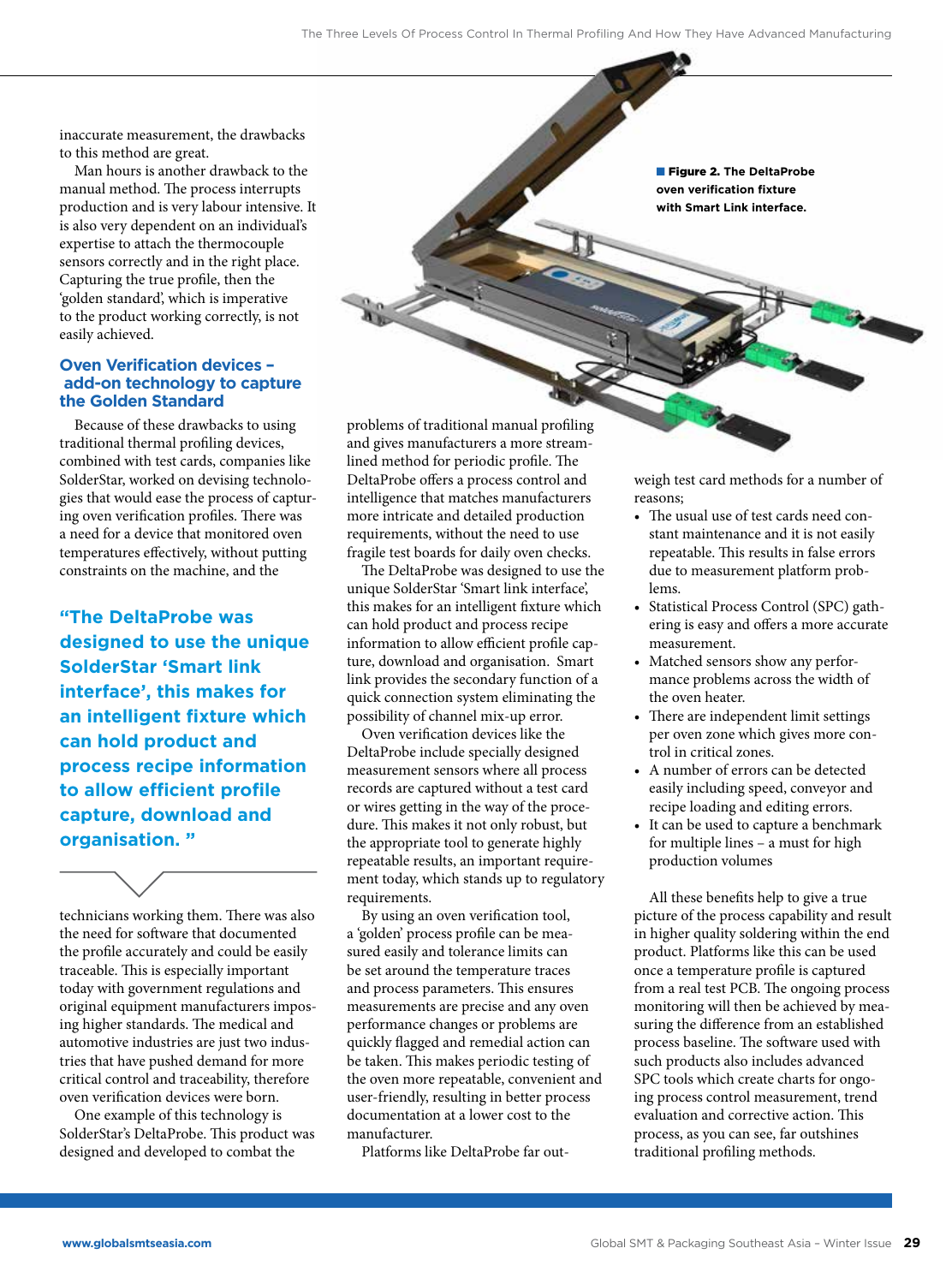

#### ■ Figure 3. The oven verification tool accurately charts the reflow profile.

### **Continuous Oven Monitoring – How can we outperform the periodic profiling technology of today?**

Safety critical or high value assemblies, combined with tighter processing constraints, and the need for complete process documentation has driven the development of profiling systems that can monitor every electronic assembly produced on the manufacturing line. The pinnacle of profiling systems today are those that can record and provide traceability of the process conditions within the oven for every electronic assembly. For this reason the SolderStar APS (Automatic Profiling Systems) was developed.

The platform measures the stability of the process parameters within a thermal process, combined with assembly position tracking, to produce the most representative virtual profile possible for every PCB passing through the machine. Such platforms can continuously track PCB movements through the machine and monitor process fluctuations at product level. These changes are then used by a mathematical

model to calculate what the resulting PCB profile or 'virtual profile' would be. These process parameters can then be calculated and tested within limits.

The APS uses a novel technique to reduce the number of thermocouple conductors required to make the product level measurements needed, allowing for a much smaller probe diameter to be achieved. For example on a 14 zone machine a probe diameter of typically 6mm could be used. This results in robust yet fast response probe design essential

#### ■ **Figure 4.** Close up of a typical probe.

for achieving the detection of machine faults quickly and easily so they can be rectified, saving both time and money.

Faults that can be detected on APS platforms include checking if the zone temperatures and speed are set incorrectly from a defined reference, rapid feedback on thermocouple and conveyor and fan failures. Also the oven recipes are monitored to finally ensure they are inputted correctly and there is no overloading of the oven.

SolderStar APS can continuously com-